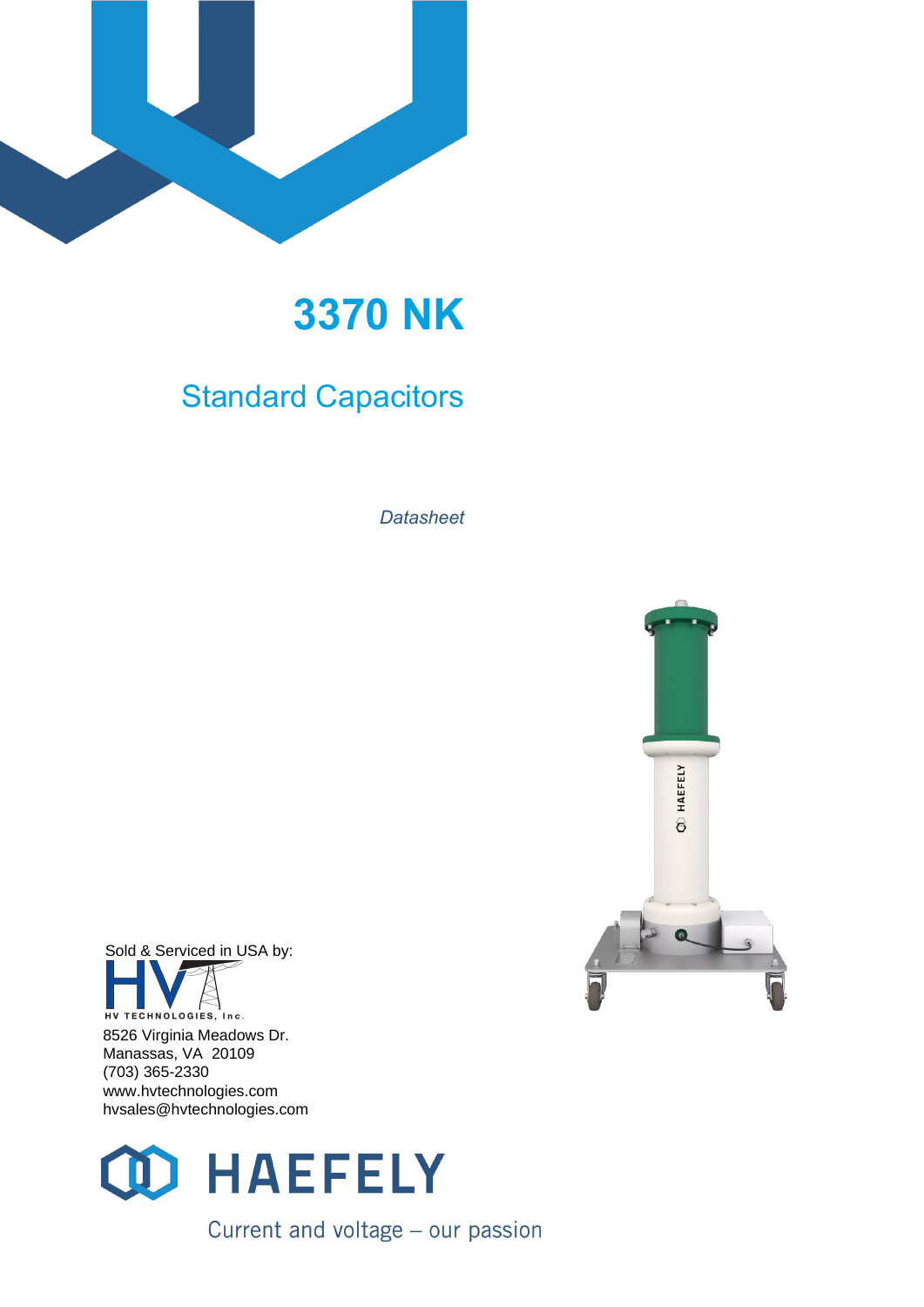### General Description

The 3370 is a series of SF6 insulated, highly stable capacitors and is used together with a power factor / tan δmeasuring instrument as a comparison standard for exact measurements of capacitance and tan d of HV equipment like cables, transformers, bushings, capacitors, etc.

The capacitors are provided with a top electrode<br>making possible partial-discharae-free making possible partial-discharge-free interconnections to other elements of the HV circuit. The SF6 insulated standard capacitor is designed for indoor service and is mobile on castors.

The capacitor is built as steel pressure vessel, with bushing for voltages up to 30 kV included. Above this voltage the measuring capacitance Cs is formed by the metallic pressure tank and the corresponding internal concentric electrode.

The electrodes are insulated from each other with SF6 gas. All capacitors are fitted with a pressure indicator and filling valve. Surge arrestors protect the measuring output from transients.

| <b>Features</b>                                                                       | Advantages                                                                            |
|---------------------------------------------------------------------------------------|---------------------------------------------------------------------------------------|
| Highly stable capacitance with no influence from<br>atmospheric pressure and humidity | $\boxtimes$ Can be used as references in a variety of climate<br>conditions           |
| • Very low internal dissipation factor                                                | $\boxtimes$ Suitable as references for power factor (tan $\delta$ )<br>measurements   |
| Partial Discharge free                                                                | $\boxtimes$ Can stay in the circuit during the partial discharge<br>test.             |
| Simultaneous tan d and voltage measurement (-<br>Dual) possible upon request.         | $\boxtimes$ One capacitor for voltage and tan $\delta$ (power factor)<br>measurements |
| Secondary unit for high Voltage AC measurement<br>under request                       | $\boxtimes$ Can be connected to a kilovoltmeter for AC<br>measurement                 |
| • Surge arrestors over output terminal                                                | $\boxtimes$ Protection from transients                                                |

### **Applications**

The standard capacitors are used in several applications as listed below:

- Measurements of power factor / tan delta together with a measuring bridge
- Reference Measurements of high voltages AC voltages (AC divider)

#### Accessories (not included)

- $\blacksquare$  SF<sub>6</sub> filling device including:
	- $\sim$  1 SF<sub>6</sub> filling device with …kg of SF<sub>6</sub> and
	- $\circ$  1 connection hose with adapted fitting
- Set of HV connections type HSEV
- Secondary part for voltage measurements type SEK AC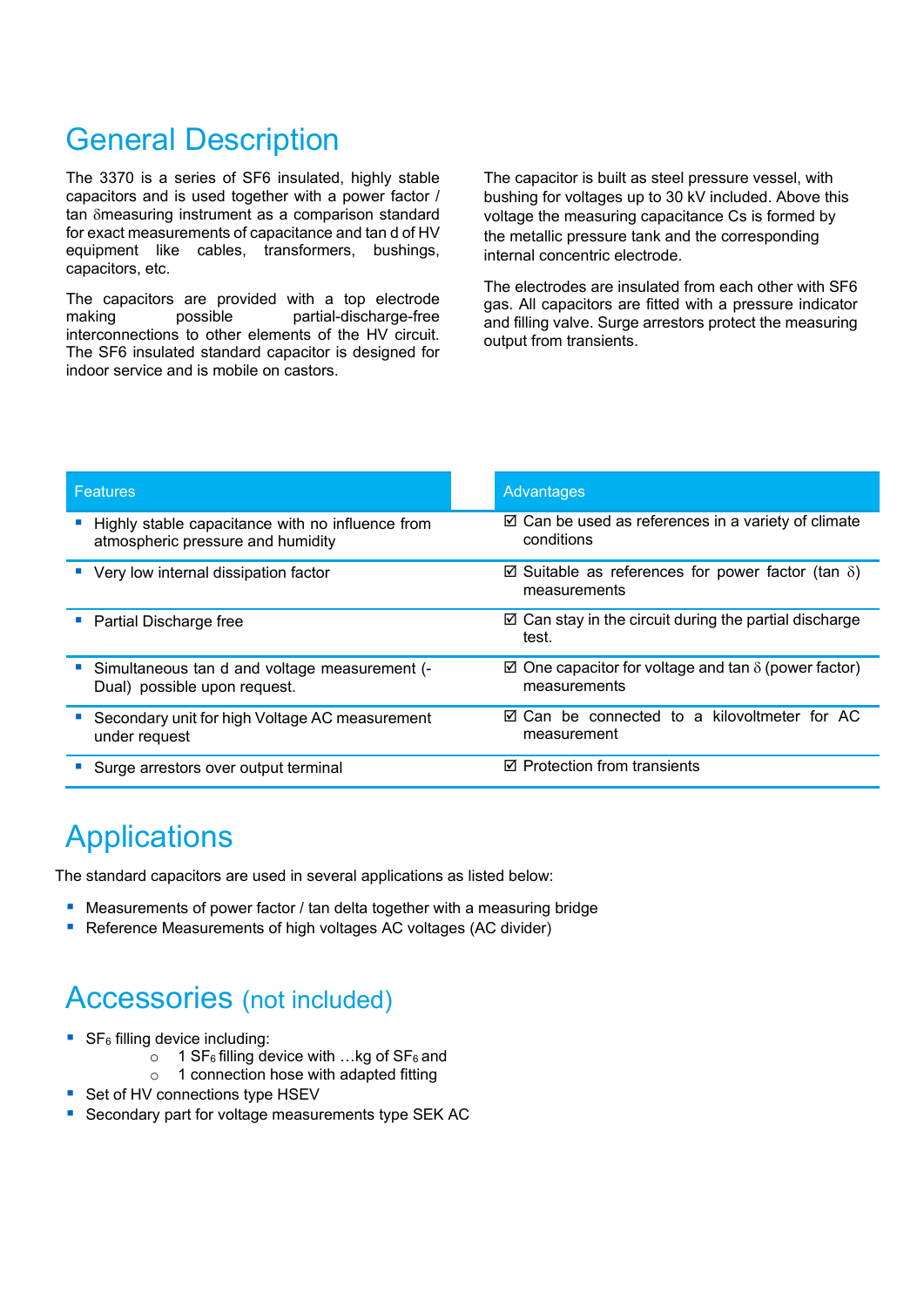# Scope of Supply

- Standard capacitor with top electrode
- **Mobile base frame**
- **Spare surge arrestor**
- **Instruction manual**
- Test report

# Technical Data

| <b>Measurement</b>              |                          |
|---------------------------------|--------------------------|
| Stability of capacitance        | $< 0.01 \%$ / year       |
| Loss of pressure                | $< 1 %$ / year           |
| Service pressure<br>(absolute)  | $450 \pm 50$ kPa         |
| Test pressure (absolute)        | 1000 kPa                 |
| tan $\delta$                    | $<$ 1 x 10 <sup>-5</sup> |
| Insulation resistance           | $>500$ ΜΩ                |
| Voltage drift $(0 \dots U_n)$   | $<$ 3 x 10 <sup>-5</sup> |
| Frequency drift (10<br>1000 Hz) | $< 1 \times 10^{-5}$     |

| Environmental         |                  |  |  |  |  |
|-----------------------|------------------|--|--|--|--|
| Operating temperature | -5 °C +45 °C     |  |  |  |  |
| Storage temperature   | $-20 °C + 50 °C$ |  |  |  |  |

| Type NK | Voltage | Capacitance<br>$\pm$ 3 % | <b>PD Level</b><br>at Un | <b>Type</b> | <b>Height H</b> | Diameter top<br>electrode D | <b>Base frame</b><br>dimension B | Weight<br>net, approx. |
|---------|---------|--------------------------|--------------------------|-------------|-----------------|-----------------------------|----------------------------------|------------------------|
| Un      | kV      | pF                       | pC                       |             | mm              | mm                          | mm                               | kg                     |
| 5       | 5       | 1000                     | $\leq 1^{(*)}$           | A           | 255             | ---                         | 200                              | 10                     |
| 30      | 30      | $1000$ <sup>(*1)</sup>   | $\leq$ 1                 | B           | 685             | ---                         | 510                              | 90                     |
| 100     | 100     | 100                      | $\leq$ 2                 | C           | 1340            | 270                         | 400                              | 91                     |
| 200     | 200     | 100                      | $\leq 2$                 | D           | 2000            | 600                         | 1200                             | 180                    |
| 300     | 300     | 50                       | $\leq$ 3                 | D           | 2570            | 1200                        | 1200                             | 350                    |
| 400     | 400     | 50                       | $\leq$ 3                 | D           | 3120            | 1200                        | 1200                             | 400                    |
| 600     | 600     | 33.3                     | $\leq$ 3                 | D           | 4300            | 1200                        | 2200                             | 800                    |
| 600     | 600     | 50                       | $\leq$ 3                 | D           | 4300            | 1200                        | 2200                             | 800                    |
| 800     | 800     | 50                       | $\leq 10$                | D           | 6260            | 2200                        | 2790                             | 1300                   |
| 1000    | 1000    | 20                       | $\leq 10$                | Е           | 7980            | 2500                        | 3020                             | 2000                   |
| 1200    | 1200    | 20                       | $\leq 10$                | E           | 8000            | 3400                        | 3700                             | 3000                   |

<sup>(\*1):</sup> for 3370 NK/1000/30 (1000 pF, 30 kV) the capacitance specification is  $\pm$  5 %

 $(2)$ : only up to 2500 V (for NK 5 only) big b